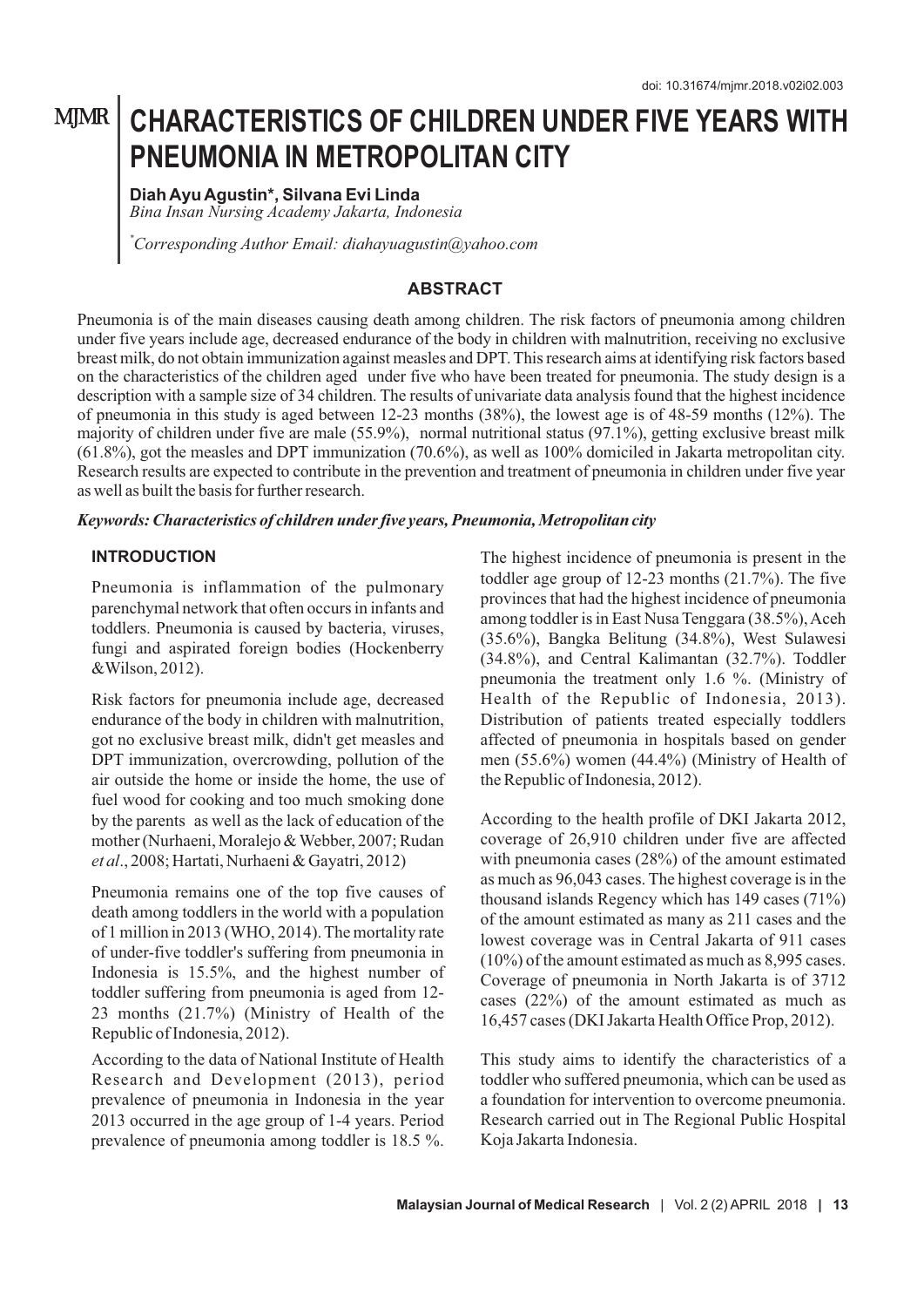#### **METHODS**

This research uses descriptive design depicting the characteristics of children under five affected with pneumonia and is hospitalized. The number of samples are 34 toddlers, with the techniques of retrieval using *consecutive sampling*. The population of this research is all children who are aged between 1-<5 years, and diagnosed of pneumonia starting from April – May 2015.

#### **RESULTS**

Table 1 shows that, sex of children under five with pneumonia, majority are male that is 19 (56%). Nutrition status of toddlers is 97% normal. Children with pneumonia majority 21 (62%) get exclusive breastfeeding. The history of immunization of children under the age of 24 (71%) get immunization and  $100\%$ domiciled in Jakarta.

Table 2 shows that the mean age of children under five affected with pneumonia are  $28.1 \pm 13.1$  months. Table 3 illustrates the proportion of children under five with pneumonia by age group. The highest incidence was in the 12-23-month age group (38%), the lowest is in the 48 to 59-month age group (12%).

#### **DISCUSSION**

*Table1 Description of Gender, Nutritional Status, History of Breast Milk Exclusively,ImmunizationStatus Pneumoniain the Children Ward Regional Public Hospital Koja Jakarta Indonesia, April-May 2015 (n = 34)*

| Variable                                | Distribution     |                    |
|-----------------------------------------|------------------|--------------------|
|                                         | Total number of  | Percentage $(\% )$ |
|                                         | individual       |                    |
| Gender<br>a.                            |                  |                    |
| Female<br>$\sim$                        | 15               | (44%)              |
| Male                                    | 19               | (56%)              |
| b. Nutritional Status                   |                  |                    |
| Skinny<br>-                             | $\mathbf{1}$     | (3%)               |
| Normal<br>$\overline{\phantom{0}}$      | 33               | (97%)              |
| c. Exclusive Breast Milk History        |                  |                    |
| Not Getting<br>$\sim$                   | 13               | $38\%)$            |
| Get<br>$\blacksquare$                   | 21               | (62%)              |
| d. Immunization History                 |                  |                    |
| Not Getting<br>$\overline{\phantom{a}}$ | 10               | (29%)              |
| Get                                     | 24               | (71%)              |
| e. Domicile                             |                  |                    |
| Jakarta<br>$\overline{\phantom{0}}$     | 34               | $(100\%)$          |
| Outside Jakarta                         | $\boldsymbol{0}$ | $( \frac{0}{0} )$  |

*Table 2 Description of the Average Age of Children affected with Pneumoniain, the Children Ward Regional Public Hospital Koja Jakarta Indonesia, April-May 2015 (n = 34)*

| The Variable Age    | Value (month) |  |
|---------------------|---------------|--|
| Mean                | 28.1          |  |
| Standard Deviation  | 13.1          |  |
| Median              | 27            |  |
| <b>IQR</b>          | 20.5          |  |
| $Minimum - Maximum$ | $13 - 59$     |  |
| CI 95%              | $19.5 - 38.6$ |  |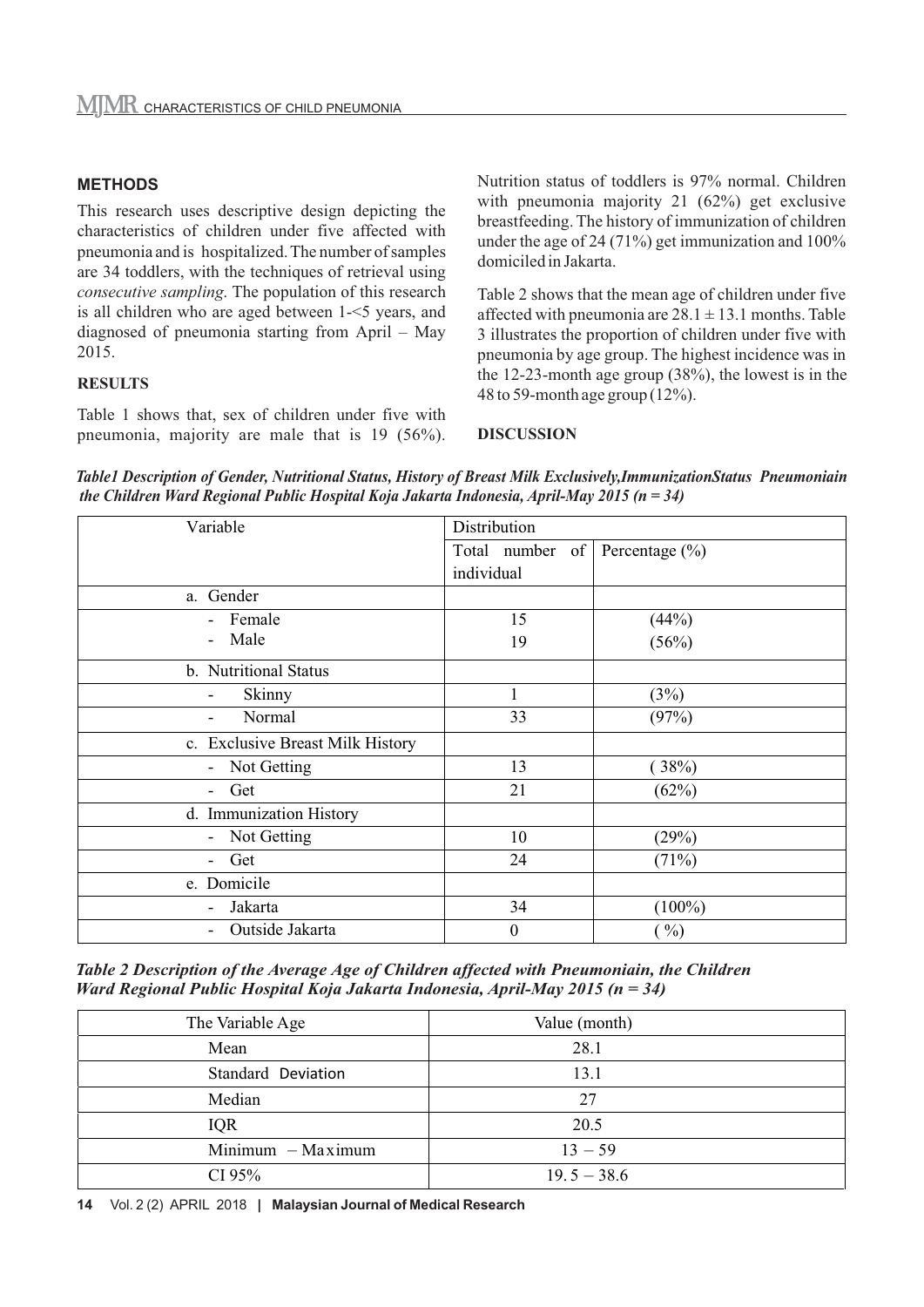| Age Group       | Proportion $(\%)$ |
|-----------------|-------------------|
| $12 - 23$ month | 13(38%)           |
| 24 - 35 month   | 12(35%)           |
| $36 - 47$ month | 5(15%)            |
| $48 - 59$ month | 4(12%)            |

*Table 3 Description of Children Age with Pneumonia in the Children Ward Regional Public Hospital Koja Jakarta Indonesia, April-May 2015 (n* **=** *34)*

The study showed that the majority of respondents aged 12-23 months, male sex, with normal nutritional status, get exclusive breastfeeding and get DPT and measles immunization. All respondents reside in Jakarta.

The majority of the children under five with pneumonia are aged between 12-23 months. The results of this study are similar to Ministry of Health of the Republic of Indonesia,  $(2012)$  which describes that the highest incident of pneumonia in children is aged between 12- 23 months (21.7%), lowest age 48-59 (17.9%). The risk of pneumonia is greater in children under 2 years of age than the older children. This is because the immune system of children under 2 years is not perfect so it is easier to get infected (Hockenberry & Wilson, 2009).

The majority of subjects of this study were male. This study was also supported by the data from Ministry of Health of the Republic of Indonesia (2012) which describes the distribution of pneumonia patients who were hospitalized based on gender - male (55.6%) and female (44.4%). Population census data in Jakarta shows the number of male population 5,042,874 people (50.47%), women 4.948.914 people (49.52%) of the total population of 9,991,788 people (Provincial Central Bureau of Statistics DKI Jakarta, 2012).

Sunyataningkamto *et al.,* (2004) explains that male sex has higher percentage of being affected by pneumonia. This is because the respiratory tract diameter of boys is smaller than that of girls, there is a difference in body resistance between boys and girls.

The characteristics of nutritional status, history of exclusive breastfeeding and immunization status in this study differ from other studies that explain that risk factors for children under five with pneumonia are decreased immunity in children with malnutrition, exclusion of exclusive breastfeeding, lack of immunization (Nurhaeni, Moralejo, & Webber, 2007; Rudan *et al.,* 2008; Hartati, S., Nurhaeni, N., & Gayatri, D., 2012; Lamberti *et al.,* 2013).

This study shows the phenomenon of children under five with normal nutritional status, getting exclusive breastfeeding and immunization but still experiencing pneumonia. This occurs in children living in the metropolitan city with a dense environment and high air pollution.

The location of the respondent's residence is in Jakarta. Jakarta is a densely populated metropolitan city. The population of Jakarta according to 2010 census data is 9,991,788 people, the population in North Jakarta is 1,715,564 people. This number is increasing every year. North Jakarta population density is 11,697,56 / km<sup>2</sup> or 11,69 / m<sup>2</sup> (Central Bureau of Statistics of DKI) Jakarta Province, 2014).

The area of the room that meets the health requirements based on the Minister of Health Decree number 829 / Menkes *I* SK / VII / 1999 is 8 m**<sup>2</sup>/** person. This means the Jakarta area is very densely populated. Population density is one of the risk factors for pneumonia (Nurhaeni, Moralejo, & Webber, 2007; Rudan *et al.,* 2008; Hartati, S., Nurhaeni, N., & Gayatri, D., 2012). The room is narrow and not in accordance with the number of occupants which can reduce the amount of oxygen in the room, so the occupants can easily contract the disease from other residents.

In addition, Jakarta is an industrial center with high environmental air pollution that comes from motor vehicle fumes or industrial smoke. This is related to the increasing number of motor vehicles and industrial plants in Jakarta. There are 14,618,313 vehicles in Jakarta. In Jakarta there are 1451 companies and industrial plants, the largest number in North Jakarta is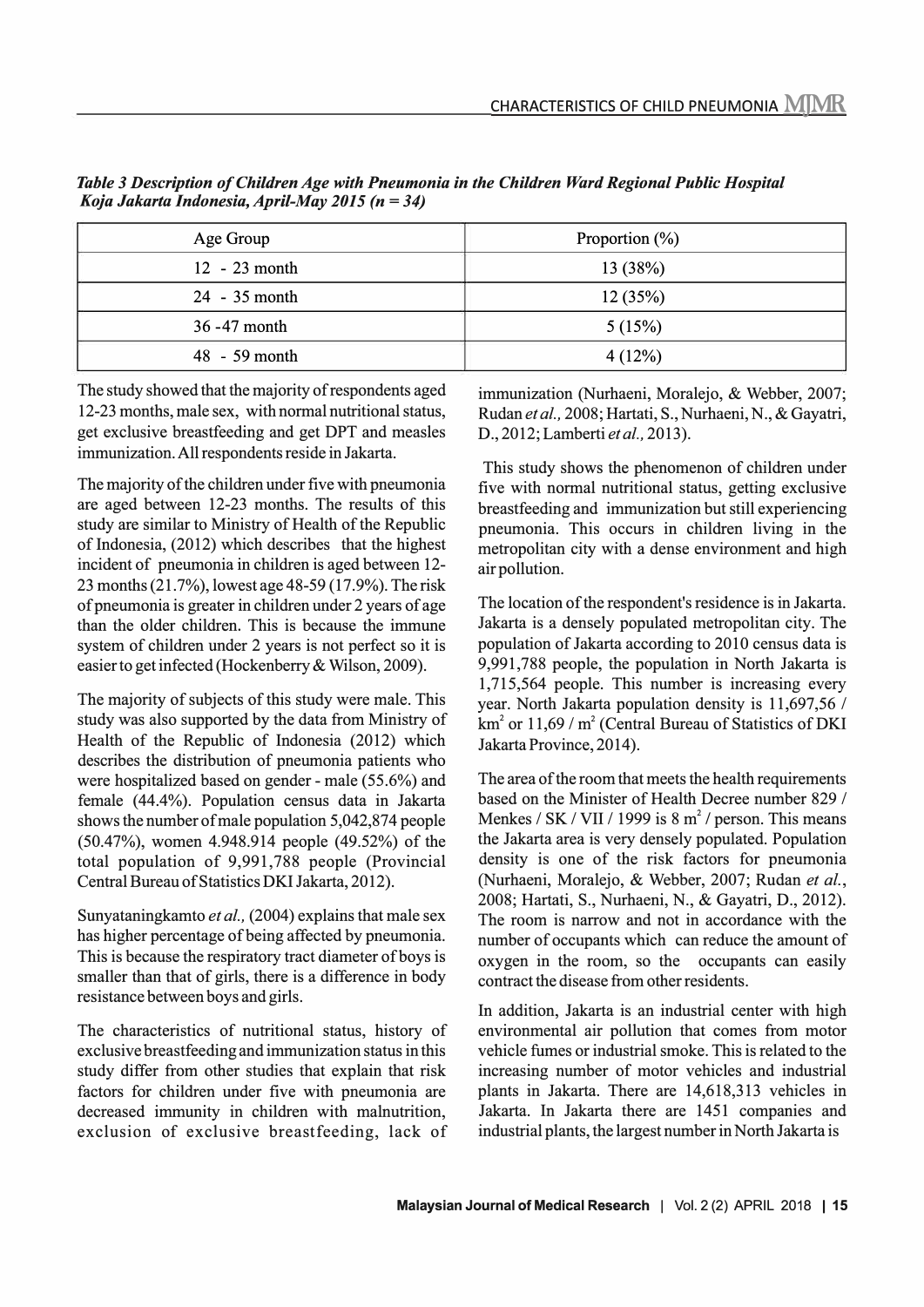538 companies (37%) (Central Bureau of Statistics of DKI Jakarta Province, 2014).

According to the data from the Environmental Management Agency of DKI Jakarta Region the increasing number of mainly four air pollutants, namely carbon monoxide, nitrogen dioxide, lead and particles with a diameter of 10 micrometers or less (PM10) affect air quality in enclosed or confined spaces. Air pollution levels PM 10: 365, SO2: 365, CO: 365, NO: 364. This number has continued to rise over the past six years (Environmental Management Agency of DKI Jakarta Region, 2014).

Pollutant particles can be either solid or droplet. Deposition of the inhaled particles depends on several factors including particle size, airway anatomy, and breathing pattern. Particles> 10 μm will be filtered effectively in the nose and nasopharynx, then coughed or swallowed. Particles <10 μm will stop at the tracheobronkial branches. The particle deposition is between 1-2 μm in the pulmonary alveoli, whereas the <0.5 μm particle will reach the alveoli surface. Cleaning of particles from the airway by the mucosilier is very efficient in a few hours while in the alveoli is very slow. Very small dust particles in the air respiration will enter the cells and cause an inflammatory reaction in the mitochondria, producing interleukins and enzymes that interfere with cell metabolism (Hidayat, Yunus, & Susanto, 2012).

### **CONCLUSION**

The results showed that the majority of respondents aged 12-23 months, male sex, normal nutritional status. The majority of children under five years get exclusive breastfeeding and get DPT and measles immunization especially to the respondents residing in Jakarta. Children under five years with normal nutritional status, exclusive breastfeeding, DPT and measles immunization and domicile in metropolitan city, but still experiencing pneumonia may be caused due to dense environment and environmental air pollution.

### **REFERENCE**

Central Bureau of Statistics of DKI Jakarta Province. (2014). *Jakarta In Figures 2014*. Retrieved from: http://www.jakarta.go.id/v2/bankdata/listings/deta ils/3352.

- Environmental Management Agency of DKI Jakarta Region. (2014). *Air Pollution And Air Quality Data In Jakarta Capital City Year 2010. Retrieved from:* http://www.jakarta.go.id/v2/bankdata/listings/detail s/1656.
- Hartati, S., Nurhaeni, N., & Gayatri, D. (2012). Analysis of risk factors associated with the incidence of pneumonia in children under five at Pasar Rebo Hospital in 2011. *Jurnal of Nursing Indonesia,* 15 (1), pp 13-20.
- Hidayat, Yunus, & Susanto. (2012). Effect of indoor air pollution on the lungs. *Continuing Medical Education,* 39 (1), pp 8-14.
- Hockenberry, M. J., & Wilson, D. (2009). *Wong's*  essentials of pediatric nursing. 8<sup>th</sup> edition. Elsevier. St. Louis: Mosby.
- Hockenberry, M. J., & Wilson, D. (2012). *Wong's clinical manual of pediatric nursing.* 8<sup>th</sup> edition. Elsevier. St. Louis: Mosby.
- Lamberti, L.M., Grkovic, I.Z., Walker, C.L.F., Theodoratou, E., Nair, H., Campbell, H., & Black, R.E. (2013). Breastfeeding for reducing the risk of pneumonia morbidity and mortality in children under two: A systematic literature review and metaanalysis. *BMC Public Health,* 18, pp1-8.

Ministry of Health (2013). *National basic health research.* Jakarta: Agency for Health Research and Development.

- Ministry of Health of the Republic of Indonesia (2012). *Indonesia Health Data Profile 2012.*Jakarta: Ministry of Health Republic of Indonesia.
- National Institute of Health Research and Development (NIHRD), Ministry of Health (Indonesia). Indonesia Basic Health Research 2013.
- Nurhaeni, N., Moralejo, D., & Webber, K. (2007). Identification of modifiable risk factors for acute respiratory infection in Indonesian children under 5 years of age. *Canadian Journal of Nursing Research,* 39(3), pp 199 –200.